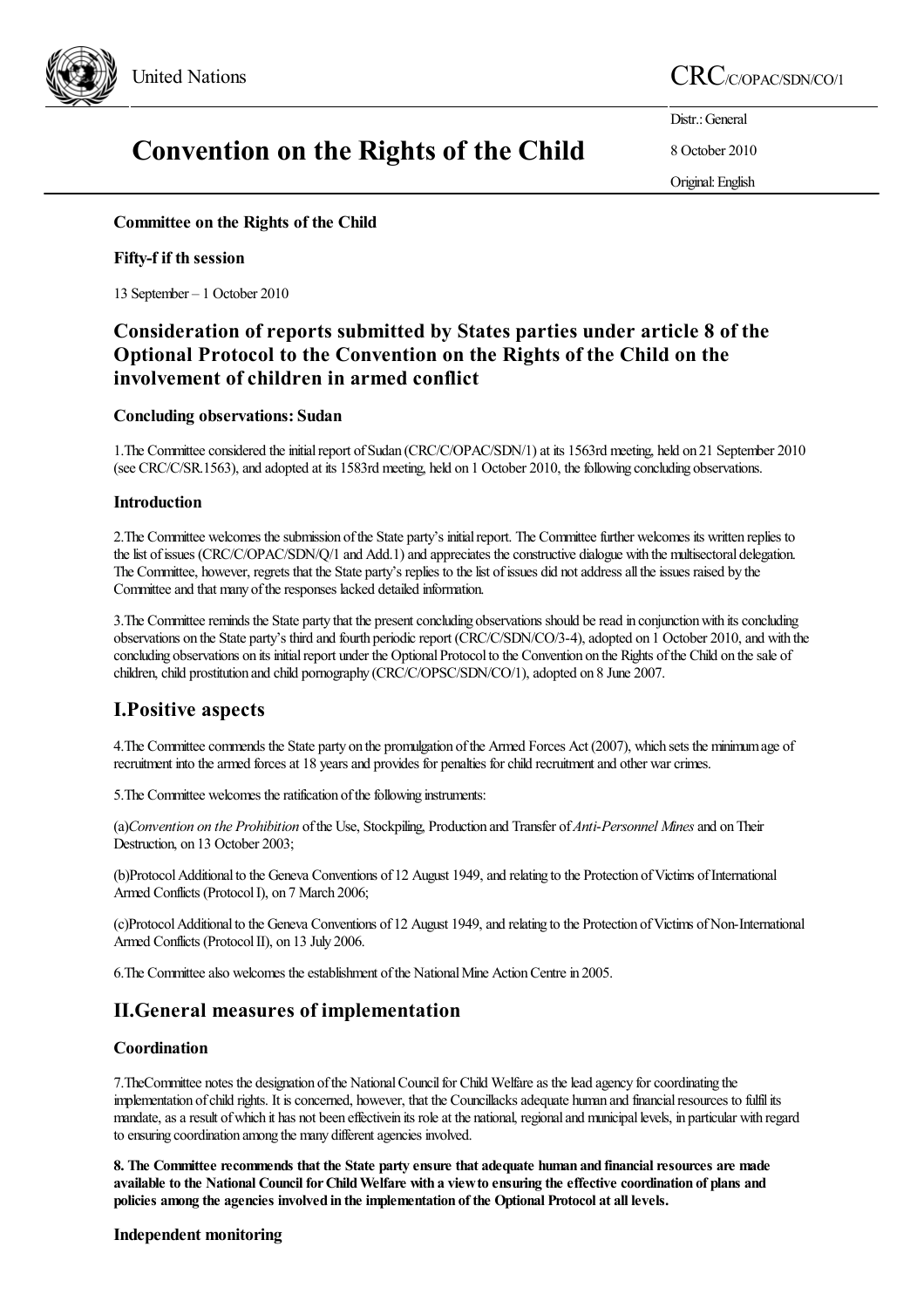9. While welcoming the adoption of the National Human Rights Commission Act in April 2009, the Committee expresses concern that the National Human Rights Commission is yet to be established and that there is currently no independent national mechanism to monitor the implementation of the Convention, receive complaints of child rights violations and take appropriate remedial action.

10. The Committee urges the State party to proceed with the establishment of the National Human Rights Commission and ensure that it is in conformity with the p rinciples relating to the s tatus of n ational i nstitutions ( Paris Principles, General Assembly resolution 48/134, annex ). In particular, the State party should ensure that the National Human Rights Commission is vested with the competence to receive and follow up complaints of violations of child rights and is provided with sufficient human and financial resources to ensure its independence and efficacy.

#### Dissemination and awareness-raising

11.The Committee notes information on activities undertaken by the State party, in collaborationwith relevant partners, to disseminate the principles and provisions of the Optional Protocol. It is, nevertheless, concerned at the absence of a sustained awareness-raising programme and notes that, consequently, awareness of the Optional Protocol among the general public is low.

12. The Committee recommends, in the light of article 6, paragraph 2, of the Optional Protocol, that the State party ensure that the principles and provisions of the Optional Protocol are widely disseminated to the general public, including children, through systematic and long-term awareness - raising programmes.

#### **Training**

13.The Committeetakes note ofthe State party's information thata guide has been published with a viewto assisting armed forces personnel in dealing with children affected by armed conflict. However, the Committee remains concerned that professional groups working with children affected by armed conflict, in particular the police, the military and staff serving on the Disarmament, Demobilization and Reintegration Commissions, are not fully trained in child protection issues and in the principles and provisions of the Optional Protocol.

14. The Committee recommends that the State party:

(a) Strengthen human rights training formembers of the armed forces, with specifictraining on the principles and provisions of the Optional Protocol;

(b) Develop awareness-raising, education and training programmes on the Optional Protocol for professional groups working with children affected by armed conflict, notably staff serving on the Disarmament, Demobilization and ReintegrationCommissions, prosecutors, lawyers, judges, lawenforcement officers, social workers, medical professionals, teachers, media professionals and local and district officials;

(c) Provide, in its next report, information on the impact of measures taken, if any, in this regard.

#### Data collection

15.The Committeeregrets thelack of data onmany areascovered by the OptionalProtocol, including the number ofchildren recruited by armed groups, the number ofchildrenwho have been prosecuted and sentenced for participation in armed conflictand the number of children who have been subjected to grave human rights violations as a result of the armed conflicts in Darfur and Southern Sudan.

16. The Committee recommends that the State party:

(a) Establish a comprehensive data collection systemin orderto ensure that data, disaggregated inter alia by age, sex, geographical area and socio-economic background, are systematically collected and analy s ed;

(b) Use the data collected as a basis for designing policies to implement the Optional Protocol and assessing progress achieved towards this objective;

(c) Seek the assistance of relevant U nited Nations agencies and programs, including the United Nations Children's Fund ( UNICEF ) , in this regard.

# III.Prevention

#### Voluntary recruitment

17.While noting that the Armed Forces Act (2007) sets the minimumage ofrecruitment into itsarmed forcesat 18 yearsand that the State party has issued directives in this regard, the Committee is concerned at reports of children being associated with the Sudan Armed Forces and with Government-backed militias.

#### 18. The Committee urges the State party to:

(a) Take effective measures to end the recruitment of children into its armed forces and affiliated armed groups, including through the effective monitoring of the recruitment process at all levels of the military;

(b) Ensure that all military codes, manuals, rules of engagement and other military directives are in accordance with the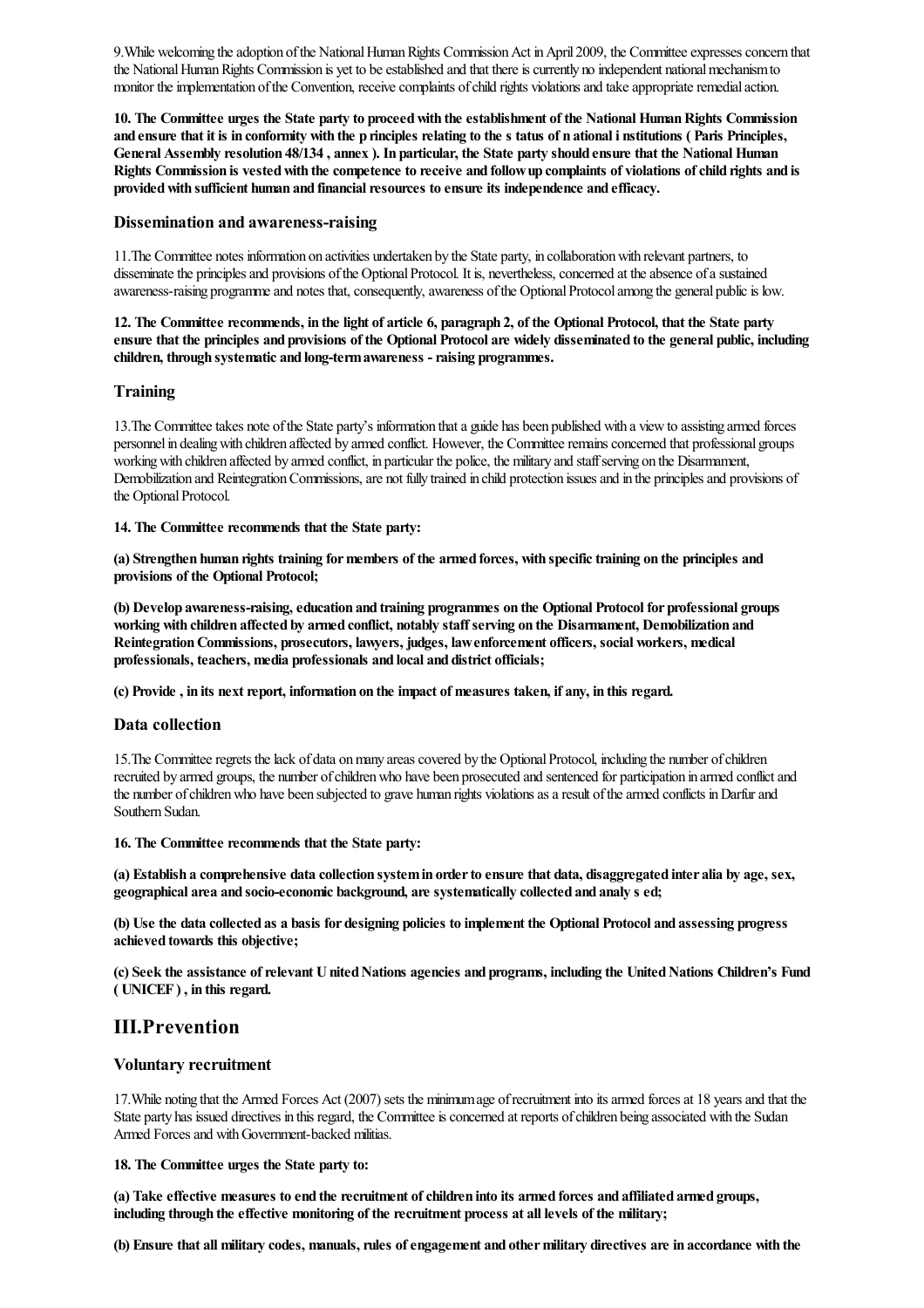### Birth registration

19. The Committee notes with concern that, although the Child Act (2010) and the South Sudan Child Act (2008) provide for free birth registration, in practice, the cost of the service is beyond the means of most families. The Committee also expresses its concern at the inadequacy of birth registration facilities and at the general lack of awareness among the public of the importance of such registration, as a consequence of which many children are not registered at birth. The Committee emphasises its concern that the failure to register all children at birth renders it difficult to verify the ages of young recruits, in particular.

#### 20. The Committee recommends that, with a viewto improving birth registration rates, the State party:

#### (a) Ensure that birth registration is free and compulsory in practice;

(b) Establish birth registration facilities, including mobile birth registration units, at the local,community and village levels;

(c) Conduct awareness-raising campaigns, with the active support of community leaders, to promote birth registration.

#### Human rights and peace education

21. The Committee notes the lack of information from the State party regarding efforts to promote human rights and peace education in Sudanese schools.

22.The Committee recommends that the State party take effective measures to include human rights and peace educationin school curricula with a view to promoting a culture of peaceand tolerance. It also encourages the State party to develop training for teachers on the inclusion of human rights and peace educationin the educational system.

# IV.Prohibition and related matters

#### Recruitment by non-State armed groups

23. The Committee notes that while the Armed Forces Act (2007) criminalizes the recruitment of persons who do not meet the conditions of recruitment, including the minimum age of 18 years, the State party's penal legislation does not provide for a sanction in the case of the recruitment of children and their use in hostilities by armed groups who are not part of the State party's military. Against this background, the Committee expresses its concern at reports of the forced recruitment of children into armed groups, including the Justice and Equality Movement and the Sudanese Liberation Army, as well as their use in hostilities. It notes with concern that hundreds of children have been abducted by and forcibly recruited into the Lord's Resistance Army (LRA) and that girls are frequently abducted by the LRA for the purpose of sexual slavery. The Committee is further concerned that armed groups recruiting children into their ranks continue to enjoy impunity with respect to the offences set out in the Optional Protocol.

24. The Committee urges the State party to strengthen its efforts to prevent and punish the recruitment of children and their use in hostilities, inter alia*,* by:

(a) Explicitly providing, in its penal legislation, for effective and dissuasive penalties for the recruitment of children and their use in hostilities by armed groups;

(b) Enforcing penalties for acts constituting violations of the Optional Protocol and ensuring the thorough investigation of cases and the effective prosecution of offenders, including those with command responsibility;

(c) Adopting an action plan in accordance with Security Councilresolutions 1539 (2004), 1612 (2005) and 1882 (2009) and ensuring its effective implementation;

(d) Deploying additional police personnel in Darfur;

(e) Allocating sufficient financial and human resources to the Government of Southern Sudanwith a viewto strengthening its capacity to respond effectively to LRA attacks and to secure the release of abducted children.

### Extraterritorial jurisdiction

25. The Committee regrets the absence of information on whether the State party may assume extraterritorial jurisdiction in cases involving the offences set out in the Optional Protocol.

26. The Committee recommends that the S tate party review its legislation in order to establish extraterritorial jurisdiction for crimes under the Optional Protocol.

# V.Protection, recovery and reintegration

### Disarmament, demobilization and reintegration

27. The Committee notes with appreciation the State party's efforts to secure the disarmament, demobilization and reintegration of children recruited into armed groups or used in hostilities in Darfur and Southern Sudan. It particularly welcomes the collaboration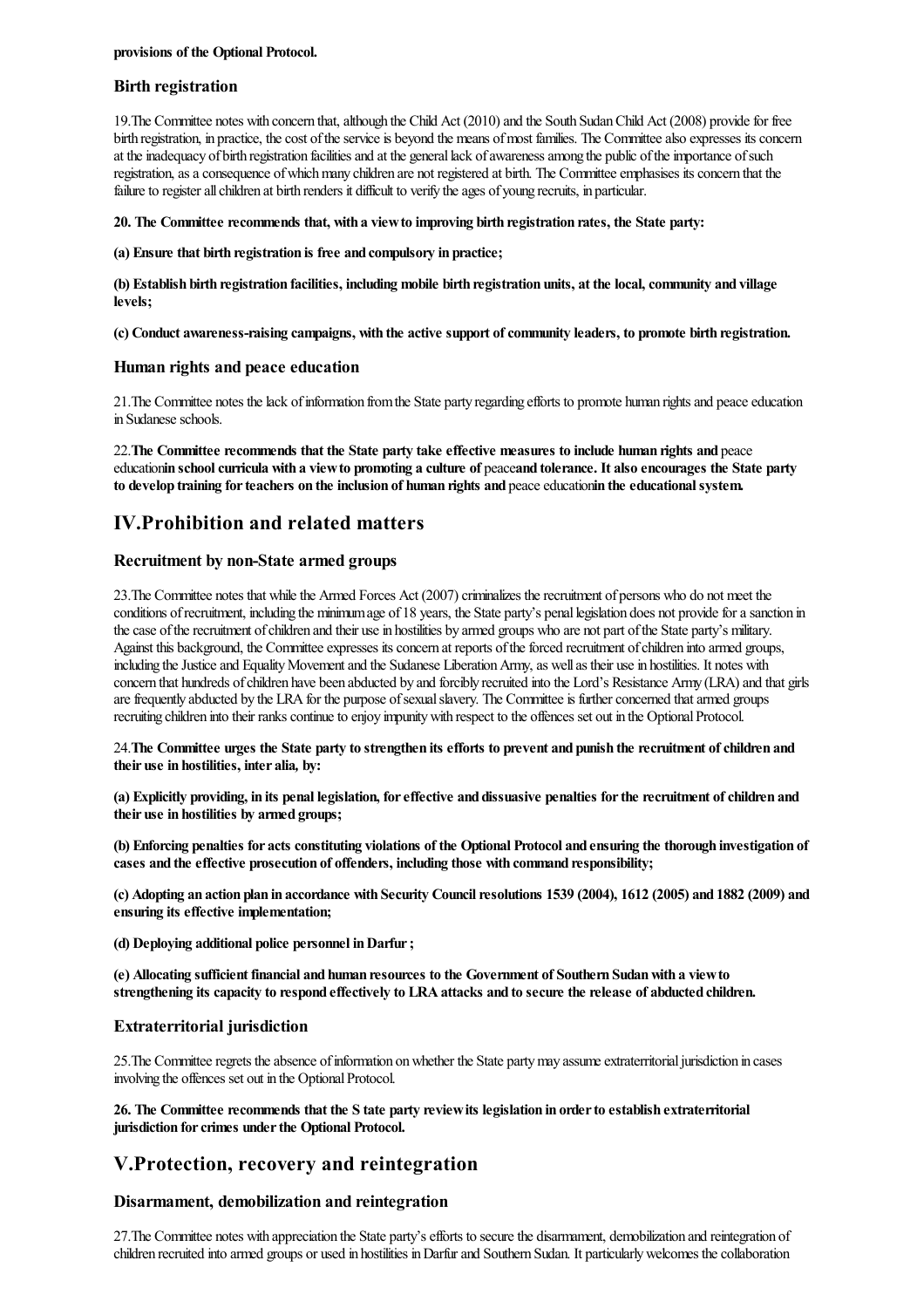between the North and South Sudan Disarmament, Demobilization and Reintegration Commissions on the reintegration of child combatants inAbuja, Southern Kordofan and Abyei. Nevertheless, the Committee is concerned at the slow pace of the disarmament, demobilization and reintegration process as a result, inter alia, of the limited financial resources allocated for it. It also expresses its concern that sustainable reintegration remains a challenge due to widespread and extreme poverty in the region, as a consequence of which many children, once demobilized, voluntarily return to join armed groups.

#### 28. The Committee recommends that the State party:

(a) Allocate adequate financial resources for the implementation of the d isarmament, demobiliz ation and reintegration process;

(b) Address the widespread poverty implicated in the recruitment of demobilized child combatants into armed groups, inter alia, by implementing an effective poverty reduction strategy;

(c) Fully implement the ActionPlan signed by the SudanPeople ' s LiberationArmy (SPLA) on 20 November 2009, which commits to a child-free SPLAwithin one year of signature.

#### Assistance for physical and psychological recovery

29. The Committee notes with concern the limited assistanceavailable for the physical and psychological recovery of child combatants who have been demobilized. The Committee is particularly concerned at the lack of specialized medical care available for girls formerly associated with armed groups, many of whom are victims of sexual violence.

30. The Committee recommends that the State party prioritize the provision of assistance forthe physical and psychological recovery of child combatants, including the provision of specialized medical care for girls who have been victims of sexual violence . In this regard, the Committee encourages the State party to allocate adequate human and financial resources to recovery programmes.

#### Treatment of children associated with armed groups

31. The Committee is extremely concerned that child combatants have been prosecuted for participation in hostilities, including in relation to an attack on Omdurman, Khartoum in May 2008. While welcoming the State party's information that all the children arrested in connection with the Omdurman incident have been pardoned by Presidential Decree, the Committee expresses its concern that they were treated primarily as perpetrators rather than victims, with some of them having been sentenced to death.

32. The Committee strongly recommends that the State party:

(a) Abolish , by law, the death penalty and life imprisonment forcrimes committed by persons under 18 years of age;

(b) Ensure that accountability measures for alleged child perpetrators should be in the best interests of the child and should be conducted in a mannerthat takes into account their age at the time of the alleged commission of the crime, promotes their sense of dignity and worth, and supports their reintegration and potential to assume a constructive role in society;

(c) In determining which process of accountability is in the best interests of the child,consider alternatives to judicial proceedings wherever appropriate;

(d) Guarantee that juvenile justice standards are applied to allchildrenwithin its jurisdiction and ensure that any trials are conducted in a prompt and impartial manner, in accordance with international fair trial standards;

(e) Provide adequate, free and independent legal assistance for all children;

(f) Informparents orclose relatives where the child is detained and allowcontact;

 $(g)$  Guarantee children a periodic and impartial review of their detention:

(h) Ensure that children in detention have access to an independent complaints mechanism and that reports of cruel, inhuman and degrading treatment of detained children are investigated promptly in an impartial manner;

(i) Hold all criminal proceedings against children in juvenile and not military courts;

(j) Detain children only as a measure of lastresort and forthe shortest possible period;

(k) Provide all professionals working in the juvenile justice systemwith training on the Convention, the Optional P rotocols thereto, other relevant international standards and the Committee's general comment No. 10 (2007) on children's rights in juvenile justice.

#### Arms export

33.The Committee notes thelack ofinformation onwhether the State party's legislation prohibits thesale or transfer ofarms to countries where children are known to be or may potentially be recruited or used in hostilities.

34. The Committee recommends that the State party introduce a specific prohibition on the sale ortransfer of arms if the